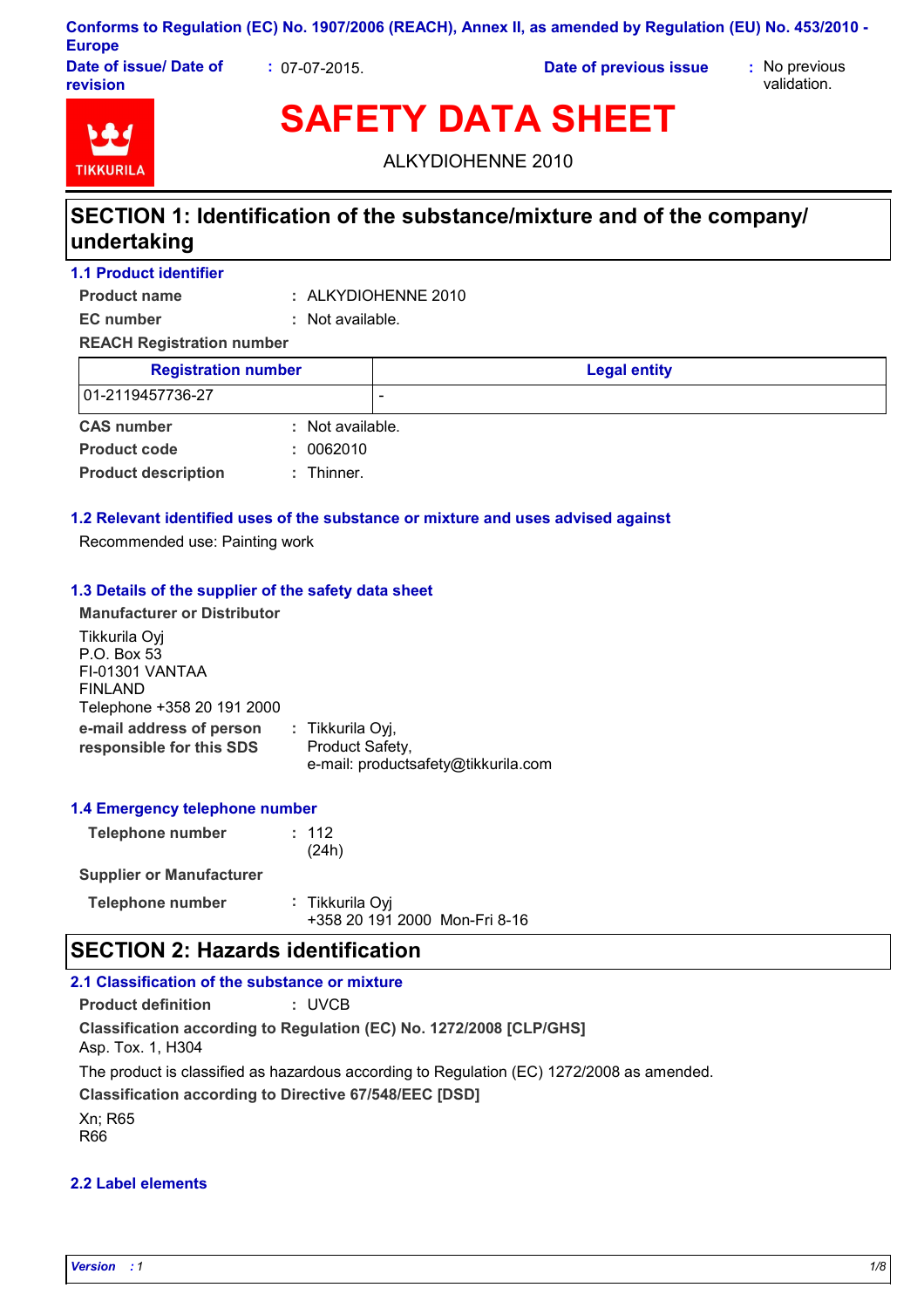| Date of issue/Date of revision                                                                               | 07.07.2015 Date of previous issue                                                                                       | No previous<br>validation. | ALKYDIOHENNE 2010 |
|--------------------------------------------------------------------------------------------------------------|-------------------------------------------------------------------------------------------------------------------------|----------------------------|-------------------|
| <b>Hazard pictograms</b>                                                                                     |                                                                                                                         |                            |                   |
| <b>Signal word</b>                                                                                           | : Danger                                                                                                                |                            |                   |
| <b>Hazard statements</b>                                                                                     | : H304 - May be fatal if swallowed and enters airways.                                                                  |                            |                   |
| <b>Precautionary statements</b>                                                                              |                                                                                                                         |                            |                   |
| <b>General</b>                                                                                               | : P102 - Keep out of reach of children.<br>P101 - If medical advice is needed, have product container or label at hand. |                            |                   |
| <b>Prevention</b>                                                                                            | : P261 - Avoid breathing mist/vapors/spray.<br>P271 - Use only outdoors or in a well-ventilated area.                   |                            |                   |
| <b>Response</b>                                                                                              | : P301 + P331 + P310 - IF SWALLOWED: Do NOT induce vomiting. Immediately call<br>a POISON CENTER or physician.          |                            |                   |
| <b>Storage</b>                                                                                               | : P405 - Store locked up.                                                                                               |                            |                   |
| <b>Disposal</b>                                                                                              | : Not applicable.                                                                                                       |                            |                   |
| <b>Hazardous ingredients</b>                                                                                 | Hydrocarbons, C14-C18, n-alkanes, isoalkanes, cyclics, <2% aromatics                                                    |                            |                   |
| <b>Supplemental label</b><br>elements                                                                        | : Repeated exposure may cause skin dryness or cracking.                                                                 |                            |                   |
| <b>2.3 Other hazards</b>                                                                                     |                                                                                                                         |                            |                   |
| Substance meets the                                                                                          | $:$ No.                                                                                                                 |                            |                   |
| criteria for PBT according<br>to Regulation (EC) No.<br>1907/2006, Annex XIII                                | P: Not available, B: Not available, T: No.                                                                              |                            |                   |
| <b>Substance meets the</b><br>criteria for vPvB according<br>to Regulation (EC) No.<br>1907/2006, Annex XIII | : Not available.                                                                                                        |                            |                   |

**Other hazards which do : not result in classification** : None known.

# **SECTION 3: Composition/information on ingredients**

| <b>3.1 Substances</b>                                                       | : UVCB                     |               |                                                                         |                                                                            |              |
|-----------------------------------------------------------------------------|----------------------------|---------------|-------------------------------------------------------------------------|----------------------------------------------------------------------------|--------------|
|                                                                             |                            |               |                                                                         | <b>Classification</b>                                                      |              |
| <b>Product/ingredient</b><br>name                                           | <b>Identifiers</b>         | $\frac{9}{6}$ | 67/548/EEC                                                              | <b>Regulation (EC) No.</b><br>1272/2008 [CLP]                              | <b>Notes</b> |
| Hydrocarbons, C14-C18, n-<br>alkanes, isoalkanes, cyclics,<br><2% aromatics | IREACH #: 01-2119457736-27 | 100           | Xn; R65<br>R66                                                          | Asp. Tox. 1, H304                                                          | н            |
|                                                                             |                            |               | See Section 16 for the<br>full text of the R-phrases<br>declared above. | See Section 16 for the full<br>text of the H statements<br>declared above. |              |

There are no additional ingredients present which, within the current knowledge of the supplier, are classified and contribute to the classification of the substance and hence require reporting in this section.

Occupational exposure limits, if available, are listed in Section 8.

Notes, if applicable, refer to Notes given in Annex VI of 1272/2008/EC.

# **SECTION 4: First aid measures**

### Check for and remove any contact lenses. Immediately flush eyes with plenty of **:** lukewarm water, keeping eyelids open. Continue to rinse for at least 10 minutes. **4.1 Description of first aid measures Inhalation Remove to fresh air. Eye contact General :** In all cases of doubt, or when symptoms persist, seek medical attention. Show this safety data sheet or label to the doctor if possible.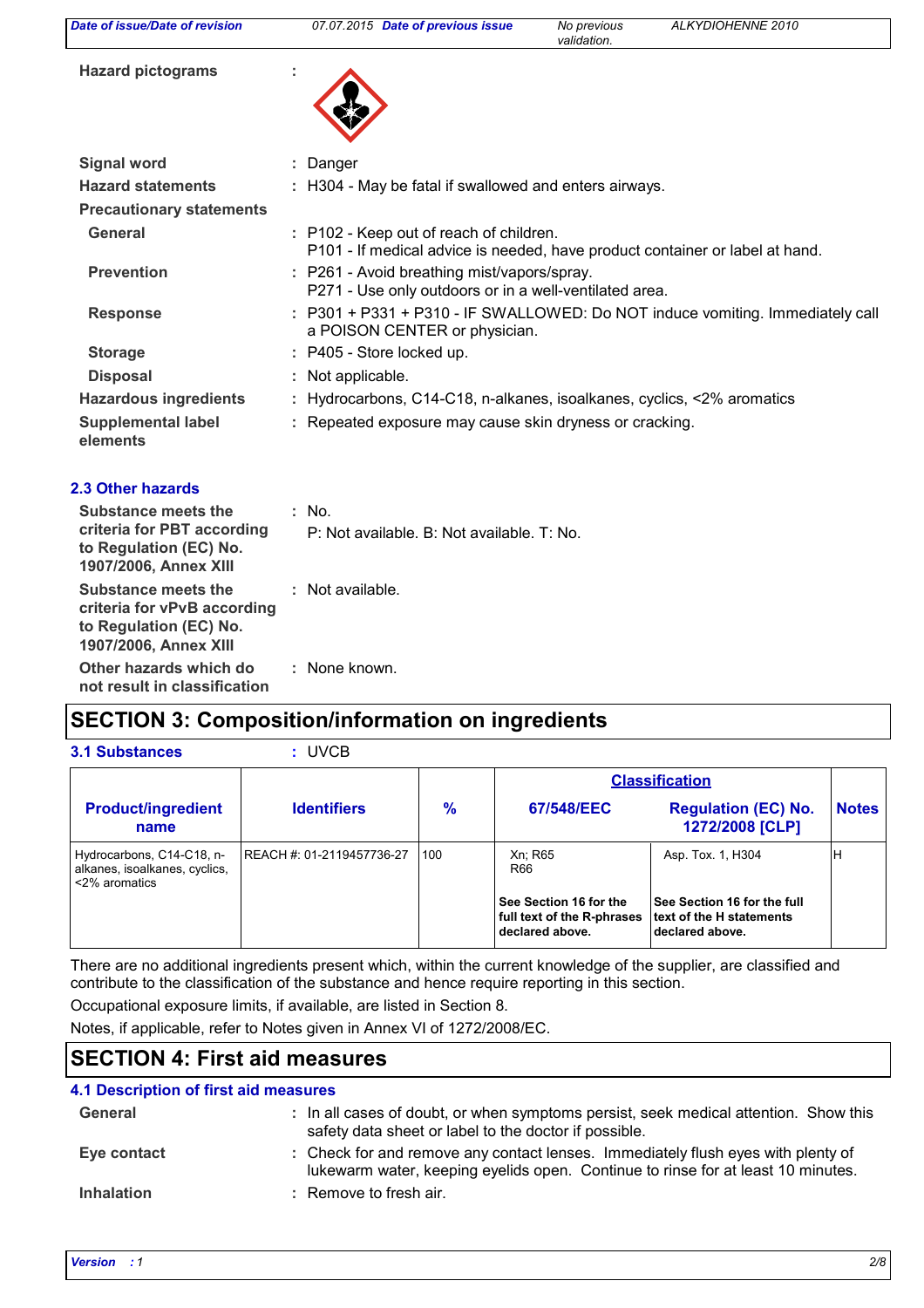| Date of issue/Date of revision | 07.07.2015 Date of previous issue                                                                                                                                                                                                                                                                                           | No previous<br>validation. | ALKYDIOHENNE 2010 |
|--------------------------------|-----------------------------------------------------------------------------------------------------------------------------------------------------------------------------------------------------------------------------------------------------------------------------------------------------------------------------|----------------------------|-------------------|
| <b>Skin contact</b>            | : Wash skin thoroughly with soap and water or use recognized skin cleanser. Do<br>NOT use solvents or thinners.                                                                                                                                                                                                             |                            |                   |
| Ingestion                      | : Aspiration hazard if swallowed. Can enter lungs and cause damage. If accidentally<br>swallowed rinse the mouth with plenty of water (only if the person is conscious) and<br>obtain immediate medical attention. Remove to fresh air and keep at rest in a<br>position comfortable for breathing. Do NOT induce vomiting. |                            |                   |

#### **4.2 Most important symptoms and effects, both acute and delayed**

May be fatal if swallowed and enters airways. See Section 11 for more detailed information on health effects and symptoms.

#### **4.3 Indication of any immediate medical attention and special treatment needed**

None.

| <b>SECTION 5: Firefighting measures</b> |  |
|-----------------------------------------|--|
| 5.1 Extinguishing media                 |  |

| Suitable extinguishing            | : Use an extinguishing agent suitable for the surrounding fire. Recommended:        |
|-----------------------------------|-------------------------------------------------------------------------------------|
| media                             | Alcohol resistant foam, CO <sub>2</sub> , powders or water spray/mist.              |
| Unsuitable extinguishing<br>media | : Do not use a direct water jet that could spread the fire.                         |
|                                   | 5.2 Special hazards arising from the substance or mixture                           |
| Hazards from the                  | : This product is not classified as flammable. Fire will produce dense black smoke. |
| substance or mixture              | Exposure to decomposition products may cause a health hazard.                       |
| <b>Hazardous thermal</b>          | : When exposed to high temperatures, may produce hazardous decomposition            |
| decomposition products            | products, such as carbon monoxide and dioxide, smoke, oxides of nitrogen etc.       |

## **5.3 Advice for firefighters**

| Special protective actions<br>for fire-fighters          | Use water spray to keep fire-exposed containers cool. Do not release runoff from<br>fire to drains or watercourses. |
|----------------------------------------------------------|---------------------------------------------------------------------------------------------------------------------|
| <b>Special protective</b><br>equipment for fire-fighters | : Appropriate breathing apparatus may be required.                                                                  |

# **SECTION 6: Accidental release measures**

| <b>6.1 Personal precautions,</b><br>protective equipment and<br>emergency procedures | : Refer to protective measures listed in sections 7 and 8.                                                                                                                                                                                                        |
|--------------------------------------------------------------------------------------|-------------------------------------------------------------------------------------------------------------------------------------------------------------------------------------------------------------------------------------------------------------------|
| <b>6.2 Environmental</b><br>precautions                                              | : Do not allow to enter drains, water courses or soil.                                                                                                                                                                                                            |
| 6.3 Methods and materials<br>for containment and<br>cleaning up                      | : Contain and collect spillage with non-combustible, absorbent material e.g. sand,<br>earth, vermiculite or diatomaceous earth and place in container for disposal<br>according to local regulations. Preferably clean with a detergent. Avoid using<br>solvents. |
| 6.4 Reference to other<br><b>sections</b>                                            | : See Section 1 for emergency contact information.<br>See Section 13 for additional waste treatment information.                                                                                                                                                  |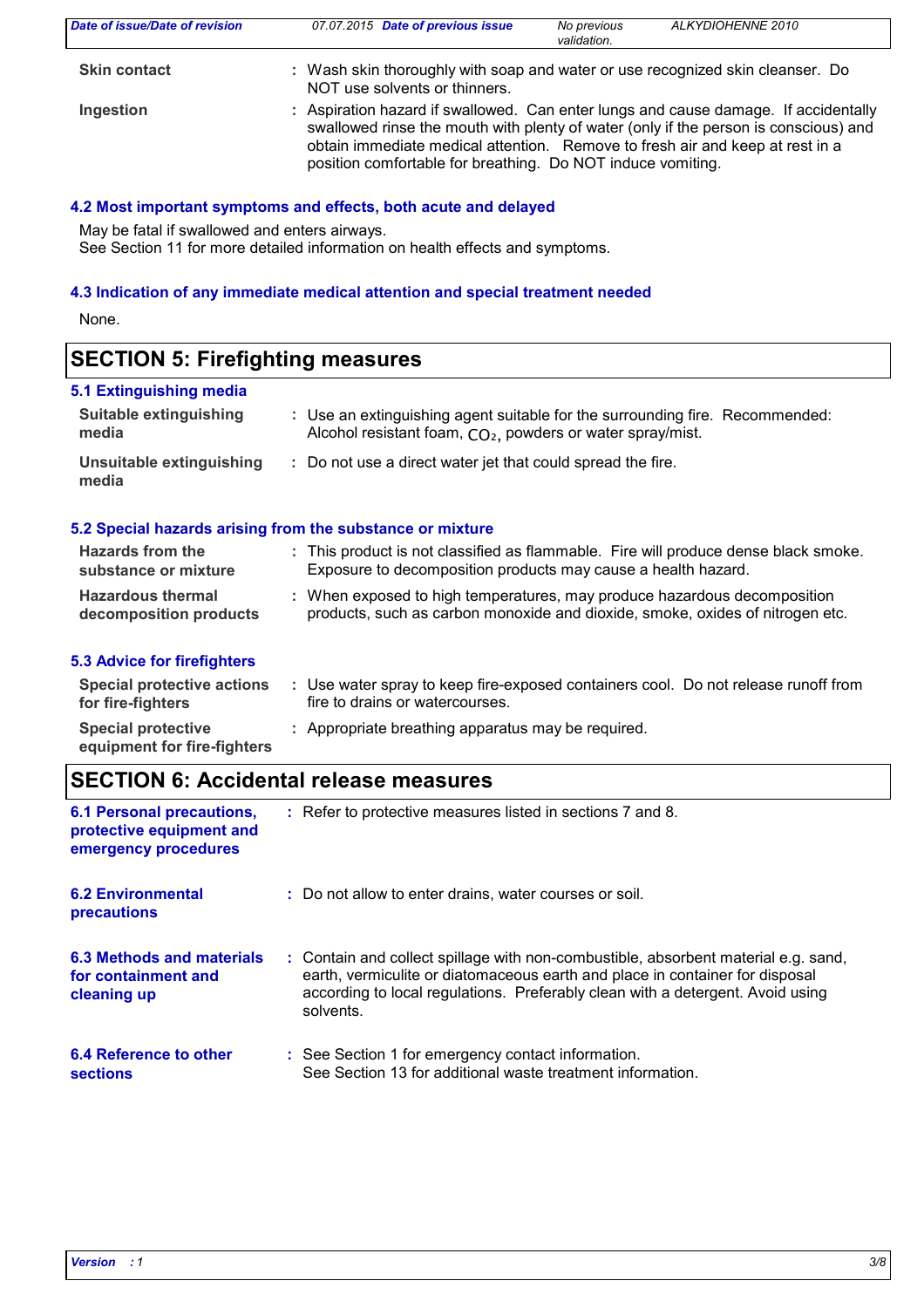*validation.*

# **SECTION 7: Handling and storage**

| 7.1 Precautions for safe<br>handling                                          | : Skin contact with the product and exposure to spray mist and vapor should be<br>avoided. Avoid inhalation of dust from sanding. See Section 8 for information on<br>appropriate personal protective equipment. Eating, drinking and smoking should be<br>prohibited in areas where this material is handled and stored. Wash hands before<br>breaks and immediately after handling the product.                             |  |
|-------------------------------------------------------------------------------|-------------------------------------------------------------------------------------------------------------------------------------------------------------------------------------------------------------------------------------------------------------------------------------------------------------------------------------------------------------------------------------------------------------------------------|--|
| <b>7.2 Conditions for safe</b><br>storage, including any<br>incompatibilities | : Store in original container protected from direct sunlight in a dry, cool and well-<br>ventilated area, away from incompatible materials (see Section 10) and food and<br>drink. Keep container tightly closed. Containers that have been opened must be<br>carefully resealed and kept upright to prevent leakage. Recommended storage<br>temperature is $+5^{\circ}$ C +25°C. Store in accordance with local regulations. |  |
| 7.3 Specific end use(s)                                                       | : None.                                                                                                                                                                                                                                                                                                                                                                                                                       |  |

## **SECTION 8: Exposure controls/personal protection**

#### **8.1 Control parameters**

**Occupational exposure limits**

No exposure limit value known.

**procedures**

Recommended monitoring : If this product contains ingredients with exposure limits, personal, workplace atmosphere or biological monitoring may be required to determine the effectiveness of the ventilation or other control measures and/or the necessity to use respiratory protective equipment.

## **DNELs/DMELs**

No DNELs/DMELs available.

#### **PNECs**

No PNECs available.

#### **8.2 Exposure controls**

#### **Appropriate engineering controls**

Provide adequate ventilation. Comply with the health and safety at work laws.

#### **Individual protection measures**

| <b>Eye/face protection</b>    | : Safety eyewear should be used when there is a likelihood of exposure.                                                                                                                                                                                                                                                                                                     |  |  |
|-------------------------------|-----------------------------------------------------------------------------------------------------------------------------------------------------------------------------------------------------------------------------------------------------------------------------------------------------------------------------------------------------------------------------|--|--|
| <b>Hand protection</b>        | : Wear protective gloves. Gloves should be replaced regularly and if there is any<br>sign of damage to the glove material. The instructions and information provided by<br>the glove manufacturer on use, storage, maintenance and replacement must be<br>followed.<br>Recommended glove material (EN374):<br>> 8 hours (breakthrough time): nitrile rubber, laminated foil |  |  |
| <b>Skin protection</b>        | : Wear appropriate personal protective clothing to prevent skin contact.                                                                                                                                                                                                                                                                                                    |  |  |
| <b>Respiratory protection</b> | : If ventilation is inadequate, use respirator that will protect against organic vapor and<br>dust/mist. During spray-application use respirators with combination filter A/P3<br>(EN405:2001). Be sure to use an approved/certified respirator or equivalent.<br>Check that mask fits tightly and change filter regularly.                                                 |  |  |

## **SECTION 9: Physical and chemical properties**

#### **9.1 Information on basic physical and chemical properties**

| Appearance            |             |
|-----------------------|-------------|
| <b>Physical state</b> | : Liguid.   |
| Color                 | : Clear.    |
| Odor                  | $:$ Strong. |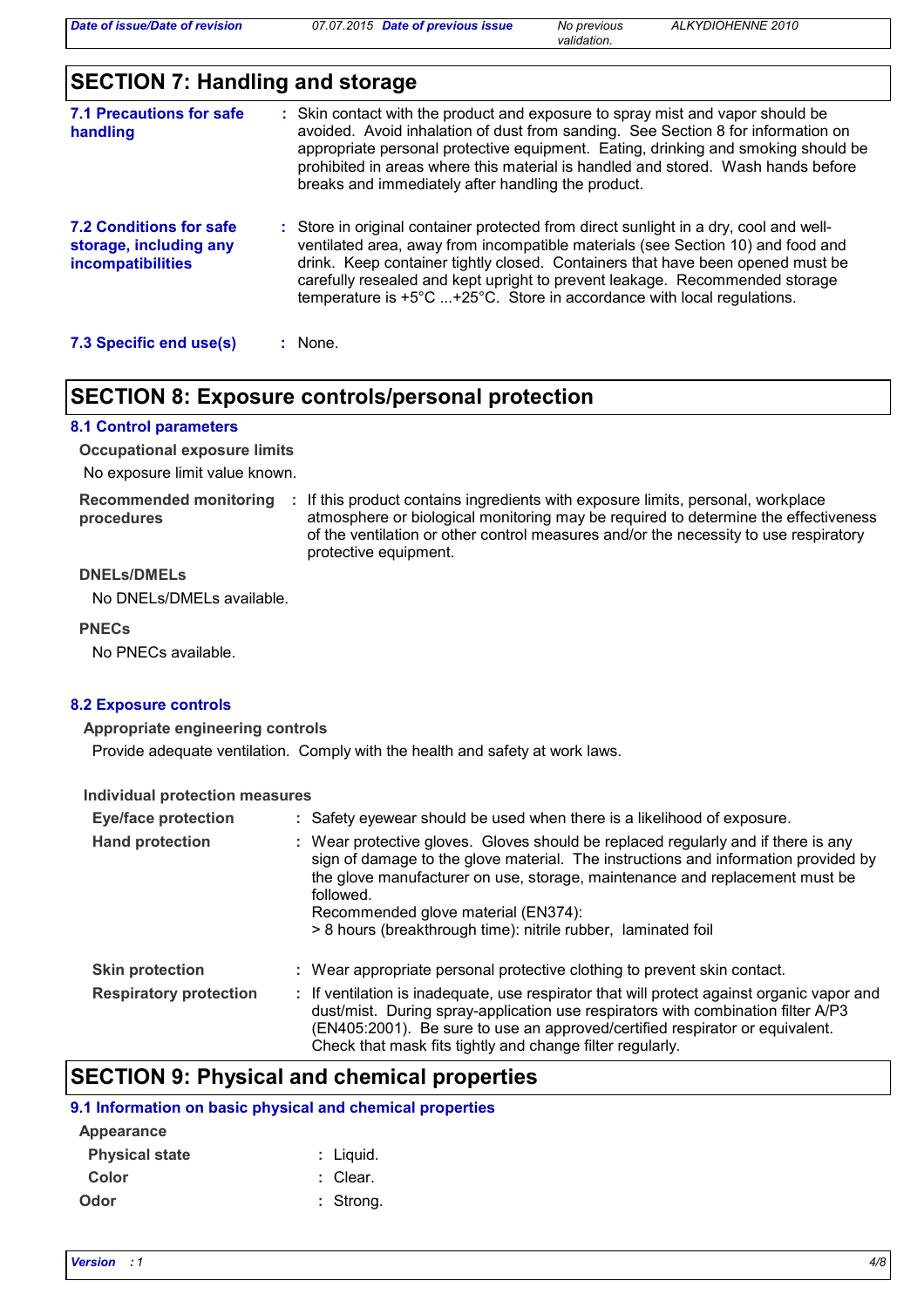| Date of issue/Date of revision                             | 07.07.2015 Date of previous issue<br>ALKYDIOHENNE 2010<br>No previous<br>validation. |
|------------------------------------------------------------|--------------------------------------------------------------------------------------|
| <b>Odor threshold</b>                                      | : Not relevant for the hazard assessment of the product.                             |
| pH                                                         | : Not relevant for the hazard assessment of the product.                             |
| <b>Melting point/freezing point</b>                        | : Not available.                                                                     |
| Initial boiling point and<br>boiling range                 | : 230 °C - 335 °C                                                                    |
| <b>Flash point</b>                                         | : Closed cup: 110°C                                                                  |
| <b>Evaporation rate</b>                                    | : 60.01                                                                              |
| <b>Flammability (solid, gas)</b>                           | : Not applicable. Product is a liquid.                                               |
| Upper/lower flammability or<br>explosive limits            | : Not available.                                                                     |
| Vapor pressure                                             | : < 0.25 kPa (1.88 mm Hg) @ 20°C                                                     |
| <b>Vapor density</b>                                       | : Not available.                                                                     |
| <b>Density</b>                                             | : $0,8$ g/cm <sup>3</sup>                                                            |
| Solubility(ies)                                            | : insoluble in water.                                                                |
| Partition coefficient: n-octanol/: Not available.<br>water |                                                                                      |
| <b>Auto-ignition temperature</b>                           | : $> 200 °C$                                                                         |
| <b>Decomposition temperature</b>                           | : Not relevant for the hazard assessment of the product.                             |
| <b>Viscosity</b>                                           | : Not relevant for the hazard assessment of the product.                             |
| <b>Explosive properties</b>                                | : No explosive ingredients present.                                                  |
| <b>Oxidizing properties</b>                                | : No oxidizing ingredients present.                                                  |

### **9.2 Other information**

No additional information.

## **10.6 Hazardous decomposition products 10.4 Conditions to avoid :** Avoid extreme heat and freezing. When exposed to high temperatures, hazardous decomposition products may be **:** produced, such as carbon monoxide and dioxide, smoke, oxides of nitrogen etc. **10.2 Chemical stability** : Stable under recommended storage and handling conditions (see Section 7).  $\therefore$  Keep away from the following materials to prevent strong exothermic reactions: oxidizing agents strong acids strong alkalis **10.5 Incompatible materials : 10.3 Possibility of hazardous reactions :** Under normal conditions of storage and use, hazardous reactions will not occur. **SECTION 10: Stability and reactivity 10.1 Reactivity :** See Section 10.5.

# **SECTION 11: Toxicological information**

### **11.1 Information on toxicological effects**

There is no testdata available on the product itself.

The product is classified as hazardous according to Regulation (EC) 1272/2008 as amended.

Exposure to component solvent vapor concentrations in excess of the stated occupational exposure limit may result in adverse health effects such as mucous membrane and respiratory system irritation and adverse effects on the kidneys, liver and central nervous system. Symptoms and signs include headache, dizziness, fatigue, muscular weakness, drowsiness and, in extreme cases, loss of consciousness. Repeated or prolonged contact with the mixture may cause removal of natural fat from the skin, resulting in non-allergic contact dermatitis and absorption through the skin. If splashed in the eyes, the liquid may cause irritation and reversible damage. Ingestion may cause nausea, diarrhea and vomiting.

#### **Acute toxicity**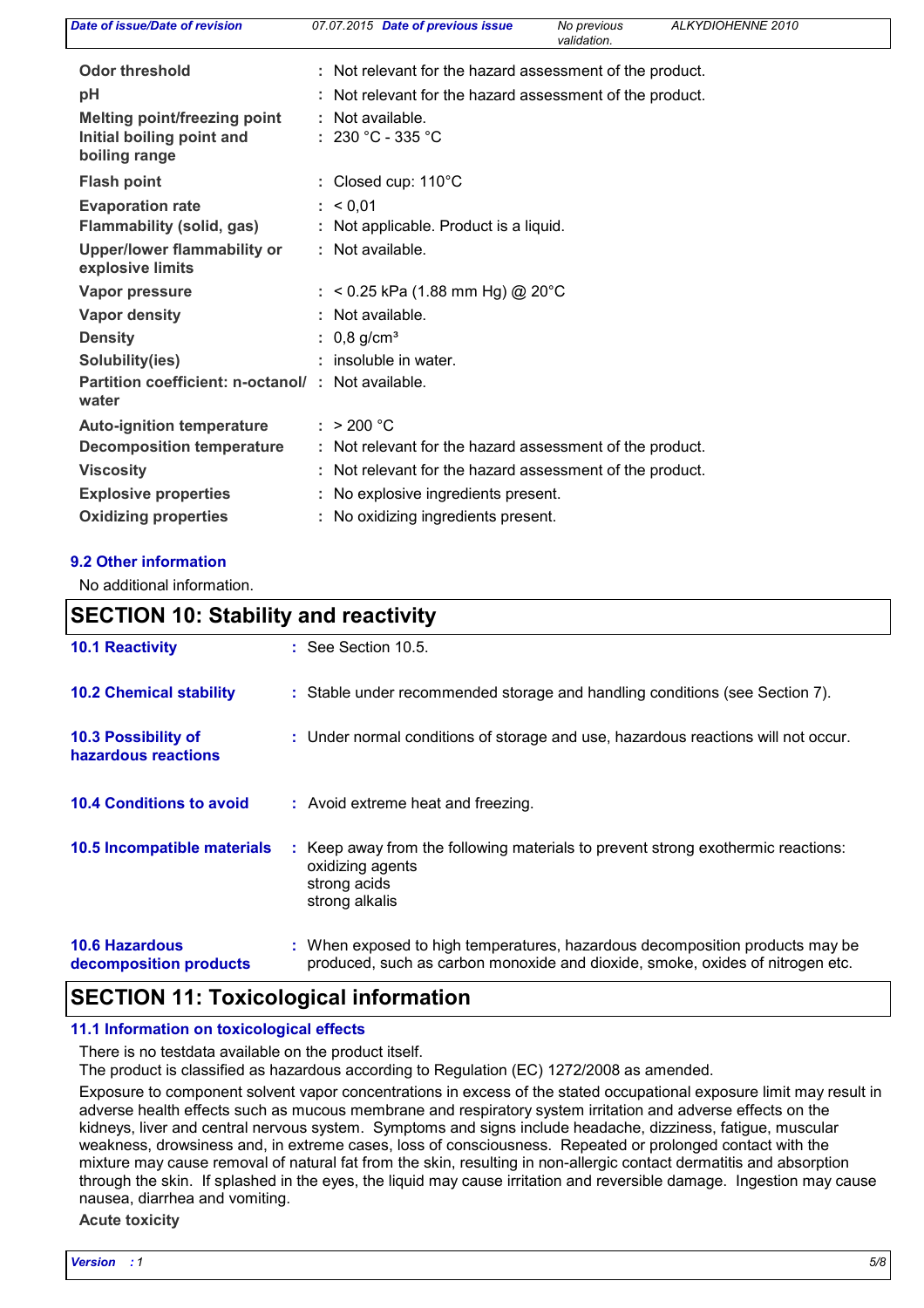| Date of issue/Date of revision                     | 07.07.2015 Date of previous issue | No previous<br>validation. | ALKYDIOHENNE 2010 |
|----------------------------------------------------|-----------------------------------|----------------------------|-------------------|
| Not classified.                                    |                                   |                            |                   |
| <b>Irritation/Corrosion</b>                        |                                   |                            |                   |
| Not classified.                                    |                                   |                            |                   |
| <b>Sensitization</b>                               |                                   |                            |                   |
| Not classified.<br><b>Mutagenicity</b>             |                                   |                            |                   |
| Not classified.                                    |                                   |                            |                   |
| Carcinogenicity                                    |                                   |                            |                   |
| Not classified.                                    |                                   |                            |                   |
| <b>Reproductive toxicity</b>                       |                                   |                            |                   |
| Not classified.                                    |                                   |                            |                   |
| <b>Teratogenicity</b>                              |                                   |                            |                   |
| Not classified.                                    |                                   |                            |                   |
| Specific target organ toxicity (single exposure)   |                                   |                            |                   |
| Not classified.                                    |                                   |                            |                   |
| Specific target organ toxicity (repeated exposure) |                                   |                            |                   |
| Not classified.                                    |                                   |                            |                   |
| <b>Aspiration hazard</b>                           |                                   |                            |                   |
|                                                    |                                   |                            |                   |

May be fatal if swallowed and enters airways.

# **SECTION 12: Ecological information**

Ecological testing has not been conducted on this product. Do not allow to enter drains, water courses or soil.

The product is not classified as environmentally hazardous according to Regulation (EC) 1272/2008.

| <b>12.1 Toxicity</b><br>Not available.           | : No specific data.                        |
|--------------------------------------------------|--------------------------------------------|
| <b>12.2 Persistence and</b><br>degradability     | : No specific data.                        |
| <b>12.3 Bioaccumulative</b><br>potential         | : No specific data.                        |
| 12.4 Mobility in soil                            |                                            |
| <b>Soil/water partition</b><br>coefficient (Koc) | : Not available.                           |
| <b>Mobility</b>                                  | : Not available.                           |
| 12.5 Results of PBT and vPvB assessment          |                                            |
| <b>PBT</b>                                       | : No.                                      |
|                                                  | P: Not available. B: Not available. T: No. |
| <b>vPvB</b>                                      | : Not available.                           |
|                                                  | vP: Not available, vB: Not available.      |
| <b>12.6 Other adverse effects</b>                | : Not available.                           |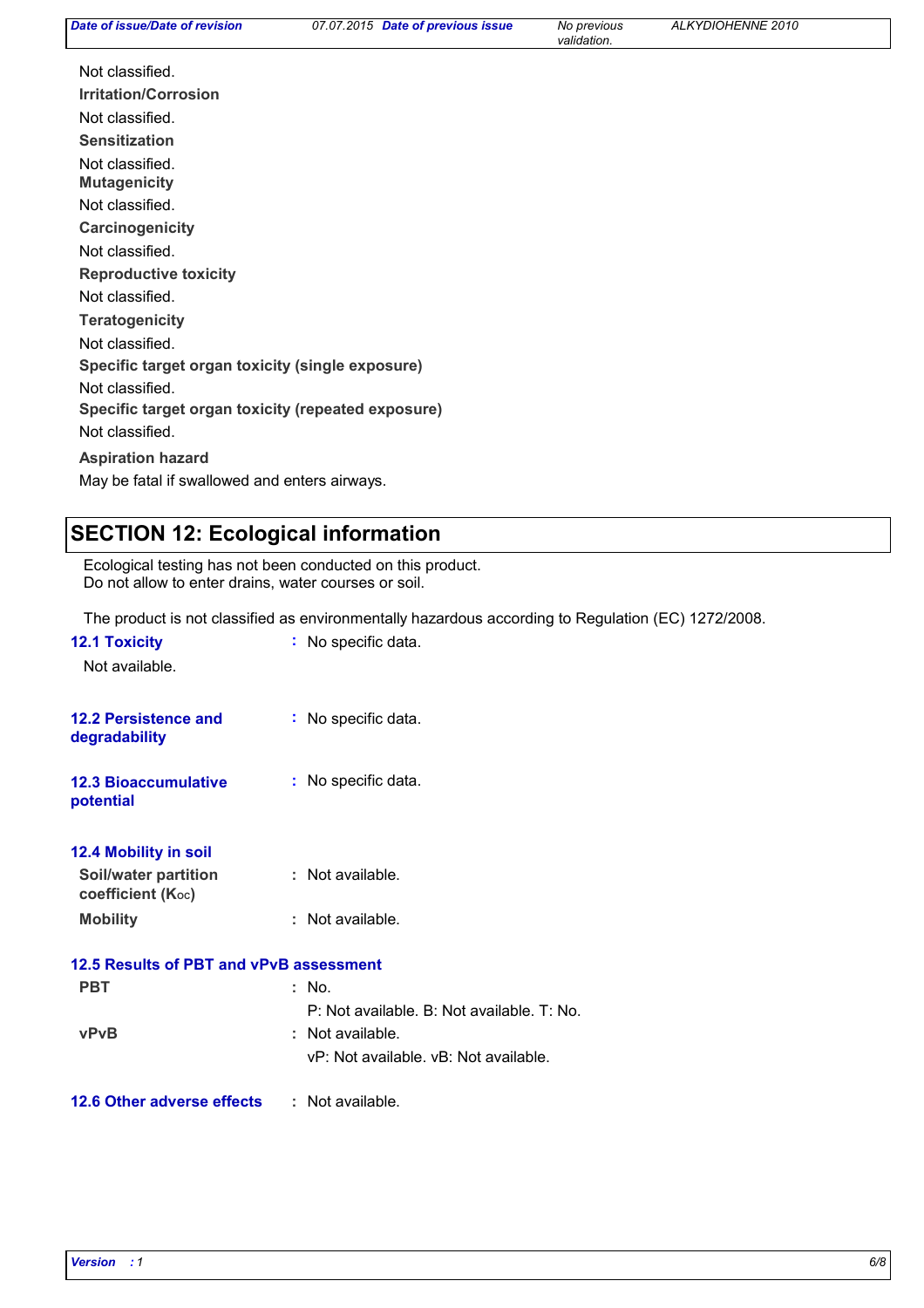*validation.*

# **SECTION 13: Disposal considerations**

#### **13.1 Waste treatment methods**

#### **Product**

```
Methods of disposal :
```
Remove as much product as possible from the tools before cleaning. Liquid residue and cleaning liquids are hazardous waste and must not be emptied into drains or sewage system, but handled in accordance with national regulations. Product residues should be left at special companies which have permission for gathering this kind of wastes.

#### **European waste catalogue (EWC)**

| Waste code | <b>Waste designation</b>                                                          |  |  |
|------------|-----------------------------------------------------------------------------------|--|--|
| $1080111*$ | waste paint and varnish containing organic solvents or other dangerous substances |  |  |

If this product is mixed with other wastes, the original waste product code may no longer apply and the appropriate code should be assigned. For further information, contact your local waste authority.

#### **Packaging**

| <b>Methods of disposal</b> | Empty packaging should be recycled or disposed of in accordance with national<br>regulations. |
|----------------------------|-----------------------------------------------------------------------------------------------|
| <b>Special precautions</b> | None.                                                                                         |

## **SECTION 14: Transport information**

This product is not regulated for carriage according to ADR/RID, IMDG, IATA.

|                                           | <b>ADR/RID</b>           | <b>IMDG</b>                  | <b>IATA</b>    |
|-------------------------------------------|--------------------------|------------------------------|----------------|
| 14.1 UN number                            | Not regulated.           | Not regulated.               | Not regulated. |
| 14.2 UN proper<br>shipping name           | $\overline{\phantom{0}}$ | -                            |                |
| <b>14.3 Transport</b><br>hazard class(es) | $\overline{\phantom{a}}$ | $\qquad \qquad \blacksquare$ |                |
| 14.4 Packing<br>group                     |                          | -                            |                |
| 14.5<br><b>Environmental</b><br>hazards   | No.                      | No.                          | No.            |
| <b>Additional</b><br>information          |                          | -                            |                |

**user**

**14.6 Special precautions for : Transport within user's premises: always transport in closed containers that are** upright and secure. Ensure that persons transporting the product know what to do in the event of an accident or spillage.

**14.7 Transport in bulk according to Annex II of MARPOL 73/78 and the IBC Code**

**:** Not available.